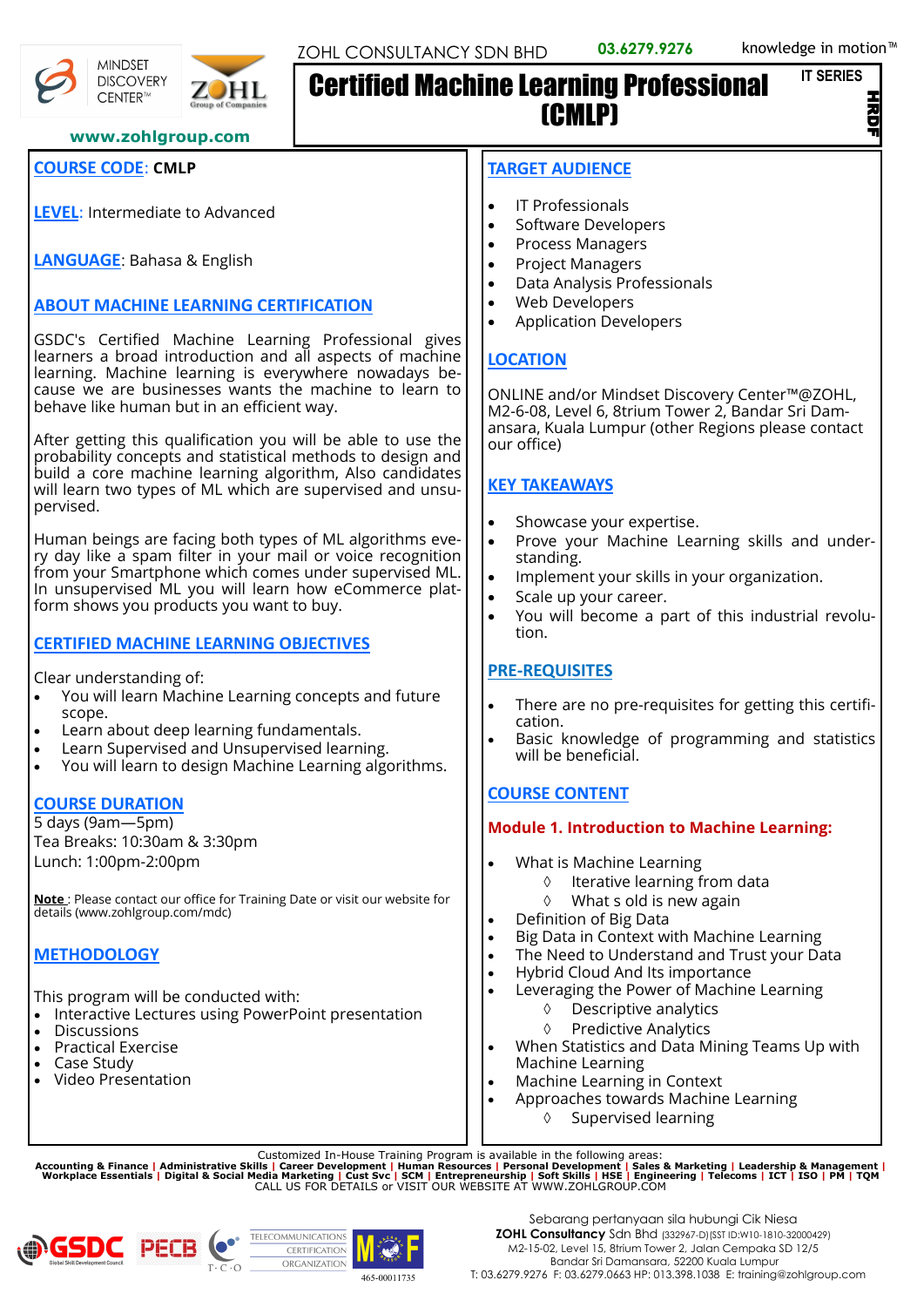#### **IT SERIES**

경<br>드





# Certified Machine Learning Professional (CMLP)

#### **www.zohlgroup.com**

- Unsupervised learning
- Reinforcement learning
- Neural networks and deep learning

#### **Module 2. Applying Machine Learning to Business Needs:**

- Understanding of customer dissatisfaction
- Recognizing the reason behind poor customer satisfaction
- Preventing Accidents from happening
- Advice for Applying Machine Learning

## **Module 3.Looking Inside Machine Learning:**

- The Impact of Machine Learning on Applications
	- $\Diamond$  Algorithm s role
	- Categories of the machine learning algorithm
	- $\Diamond$  Training machine learning systems
	- Data Preparation
		- Identifying Relevant Data
		- Governing Data
	- The Machine Learning Cycle
- Application Example: Photo OCR

# **Module 4. Getting Started With Machine Learning**

- Understanding How Machine Learning Can Help
	- Focus On The Business Problem
		- $\Diamond$  Bringing data silos together
		- Avoiding troubles to occur
		- ♦ Getting the focus of customers
- Machine Learning for Business

# **Module 5. Learning Machine Skills**

- Determining the skill that you need
- Getting educated
- IBM-Recommended Resources

#### **Module 6. Using Machine Learning To Provide Solutions With Business Problems**

- Applying Machine Learning To Patient Health
- Leveraging IoT to create more predictable outcomes
- Proactively Responding To IT Issues
- Protecting against fraud

## **Module 7.Ten Predictions On The Future Machine Learning**

# **Question & Answer Session**

## **Examination**

- Ensure that you have filled up the basic details.
- This exam consists of 40 multiple-choice questions.
- Candidates need to score a minimum of 65% of the total marks (i.e. 26 out of 40) to pass this examina-

tion.

- The total duration of this examination is 90 minutes.
- Candidate should Tick against only one correct answer in Multiple Choice Questions.
- There is no negative marking system applicable to this examination.
- In case the participant does not score passing % then they will be granted a 2nd attempt at no additional cost. Re-examination can be taken up to 30 days from the date of the 1st exam attempt.

## **End of Program House-Keeping**

- Program De-Briefing
- Feedback Questionnaire
- Closing Ceremony

Note: Course Content subject to further review

# **COURSE FEE**

**RM4,240** per person incl. 6% SST

(Fee inclusive of Course Material, Attendance Certificate, Professional Certificate, Exam Fees and Meals)

## **CERTIFICATE**

Participants will be issued a Certificate of Attendance/



Accomplishment upon successful completion of this training program. Full attendance is a pre-requisite.

In addition, a **Professional Certificate** from **GSDC** will also be awarded to those who pass the Exam.

# **WHY GSDC CERTIFICATION?**

The Global Skill Development Council (GSDC) is an independent, vendor-neutral, international credentialing and certification organization for the emerging technologies:

- Advisory board members and SMEs are from around the world, drawn from different specializations.
- Supported by the world's most esteemed thought leaders from Yale, MIT, Stanford, Wharton, and Harvard.
- Hub of Trending Technologies and framework certifications.
- Content curated by Industry's best Subject matter experts.
- Webinars and Conferences.
- Training Partners Across The Globe. For Malaysian market ZOHL Consultancy Sdn Bhd has been appointed as one of the GSDC Training Partner.

Customized In-House Training Program is available in the following areas:<br>Accounting & Finance | Administrative Skills | Career Development | Human Resources | Personal Development | Sales & Marketing | Leadership & Manag